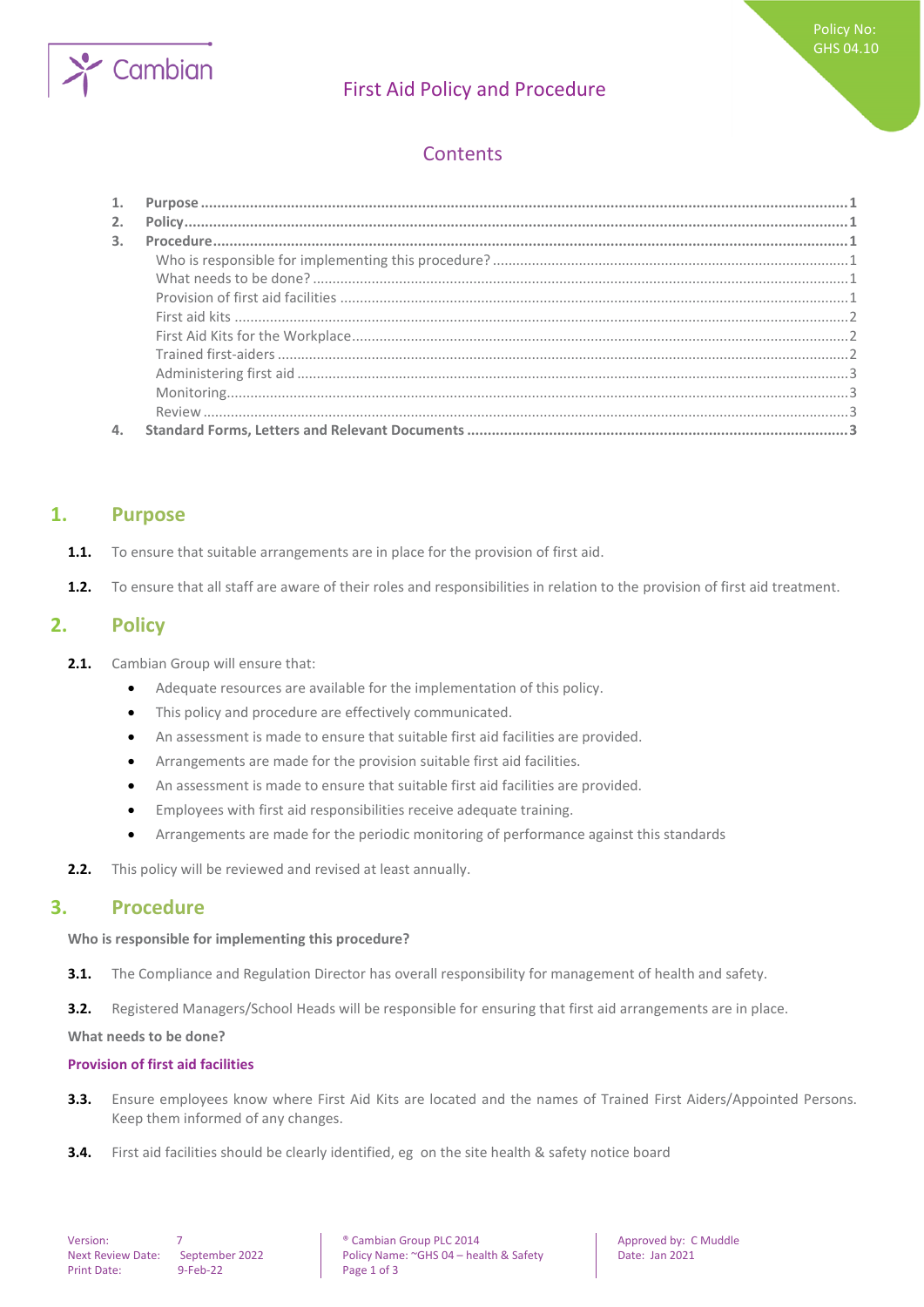

Policy No: GHS 04.10

#### <span id="page-1-0"></span>**First aid kits**

- **3.5.** Regularly check the contents of first aid kits and ensure they remain fully stocked. They should contain a First Aid Guidance card (HSE publication) which will specify the contents that should be provided.
- <span id="page-1-1"></span>**3.6.** Contents of British Standard Compliant (BS 8599-1:2019)

#### **First Aid Kits for the Workplace**

| <b>Contents</b>                | Small<br>Upto 25<br><b>Employees</b> | Medium<br>25 to 50<br><b>Employees</b> | Large<br>50 to 100<br><b>Employees</b> | <b>Travel</b><br>Individual<br>Employee |
|--------------------------------|--------------------------------------|----------------------------------------|----------------------------------------|-----------------------------------------|
| F/A guidance leaflet           | $\mathbf 1$                          | $\mathbf 1$                            | $\mathbf 1$                            | $\mathbf 1$                             |
| <b>Contents Label</b>          | $1\,$                                | $1\,$                                  | $\mathbf 1$                            | $1\,$                                   |
| <b>Medium sterile dressing</b> | $\overline{2}$                       | $\overline{4}$                         | 6                                      | $\mathsf{O}\xspace$                     |
| Large sterile dressing         | $\overline{2}$                       | 3                                      | $\overline{4}$                         | $1\,$                                   |
| <b>Triangular dressing</b>     | $\overline{2}$                       | 3                                      | $\overline{4}$                         | $1\,$                                   |
| Eye dressing                   | $\overline{2}$                       | 3                                      | $\overline{4}$                         | $\Omega$                                |
| <b>Adhesive dressings</b>      | 40                                   | 60                                     | 100                                    | 10                                      |
| Sterile wet wipe               | 20                                   | 30                                     | 40                                     | $\overline{4}$                          |
| Microporous tape               | $1\,$                                | $\overline{2}$                         | 3                                      | $\mathsf{O}\xspace$                     |
| Nitrile gloves - pair          | 6                                    | $\mathsf g$                            | 12                                     | $\overline{2}$                          |
| <b>Finger Dressings</b>        | $\overline{2}$                       | 3                                      | $\overline{4}$                         | $\mathbf 0$                             |
| <b>Face shield</b>             | $\mathbf 1$                          | $\mathbf 1$                            | $\overline{2}$                         | $\mathbf 1$                             |
| <b>Foil blanket</b>            | $\mathbf 1$                          | $\overline{2}$                         | 3                                      | $\mathbf{1}$                            |
| Burn dressing 10 x 10cm        | $\mathbf{1}$                         | $\overline{2}$                         | $\overline{2}$                         | $\Omega$                                |
| <b>Clothing shears</b>         | $\mathbf{1}$                         | $\mathbf{1}$                           | $\mathbf{1}$                           | $\mathbf 1$                             |
| Conforming bandage             | $\mathbf 1$                          | $\overline{2}$                         | $\overline{2}$                         | $\Omega$                                |

<span id="page-1-2"></span>**N.B. Where a first aid assessment of need identifies the need for eye wash stations, separate eyewash kits should be placed in those areas** 

**Trained first-aiders**

- **3.7.** Ensure that employees are aware that they can only give first aid if they hold a current first aid certificate. This treatment can be provided to employees, individuals, visitors and any other people who are within Cambian's control.
- **3.8.** Provide sufficient First Aiders on the site, to take account of shifts and absences. Cambian's policy is that there should be a minimum of one trained first aider per site.